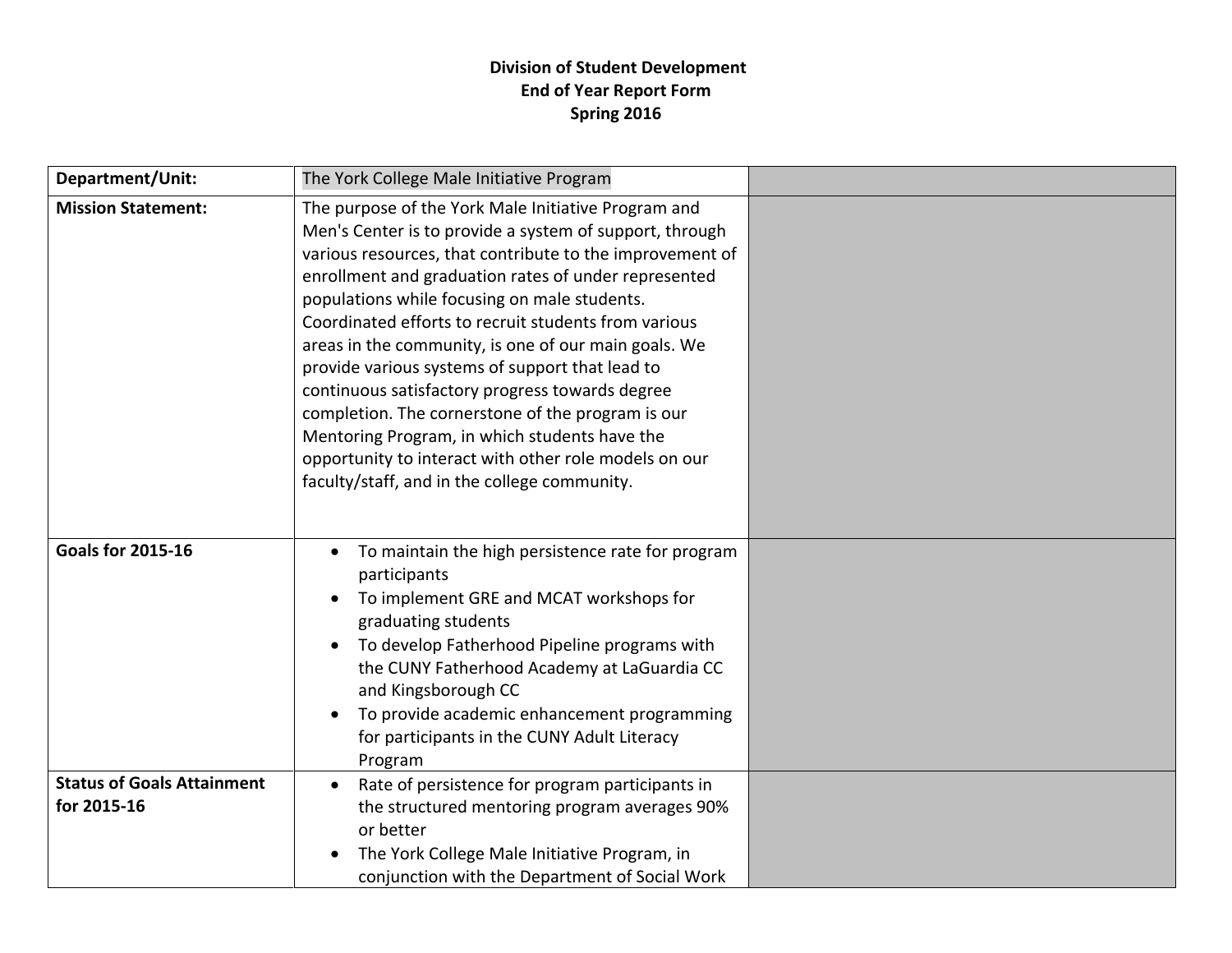|                                                                                            | has successfully implemented the Fatherhood<br>Initiative as an inter-campus partner with LAGCC<br>and Kingsborough CC<br>The Pathways to Success Program has successfully<br>registered 93 students as part of the academic<br>enhancement portion of the Male Initiative<br>Program<br>The York College Male Initiative Program, in<br>conjunction with the Division of Academic Affairs<br>and the Office of Sponsored Research has<br>successfully placed 30 students in GRE workshops<br>and 10 students in MCAT workshops |                                                                                                                                 |
|--------------------------------------------------------------------------------------------|---------------------------------------------------------------------------------------------------------------------------------------------------------------------------------------------------------------------------------------------------------------------------------------------------------------------------------------------------------------------------------------------------------------------------------------------------------------------------------------------------------------------------------|---------------------------------------------------------------------------------------------------------------------------------|
| <b>Amount of Students</b>                                                                  |                                                                                                                                                                                                                                                                                                                                                                                                                                                                                                                                 |                                                                                                                                 |
| <b>Using Services this Past Year:</b>                                                      | 219 in recurring services (not single day occurences)                                                                                                                                                                                                                                                                                                                                                                                                                                                                           |                                                                                                                                 |
| <b>Types of Services Provided:</b>                                                         | Mentoring (Peer-to-peer and group)<br>$\bullet$<br>Academic enhancements<br>GRE & MCAT prep<br><b>Book Club</b><br>Robotics/STEM training<br>Re-entry<br>Diversity recruitment                                                                                                                                                                                                                                                                                                                                                  |                                                                                                                                 |
| <b>Amount of Events Staged</b><br>this Year and # Students<br><b>Attending Each Event:</b> | 2 major events held this academic year:<br>1) $10^{th}$ Annual Men's Conference – 480 students in<br>attendance. The focus of this event was on utilizing keys<br>to success in all areas of life. Keywords: student<br>engagement, involvement, leadership<br>2) Black, Brown and College Bound - 877 students in<br>attendance. A diversity recruitment event that helped to<br>prepare young men for the rigors of higher education.<br>Keywords: academic preparation, leadership, career<br>planning                       | How did each event contribute toward integrating,<br>engaging, involving, validating and supporting<br>students at the College? |